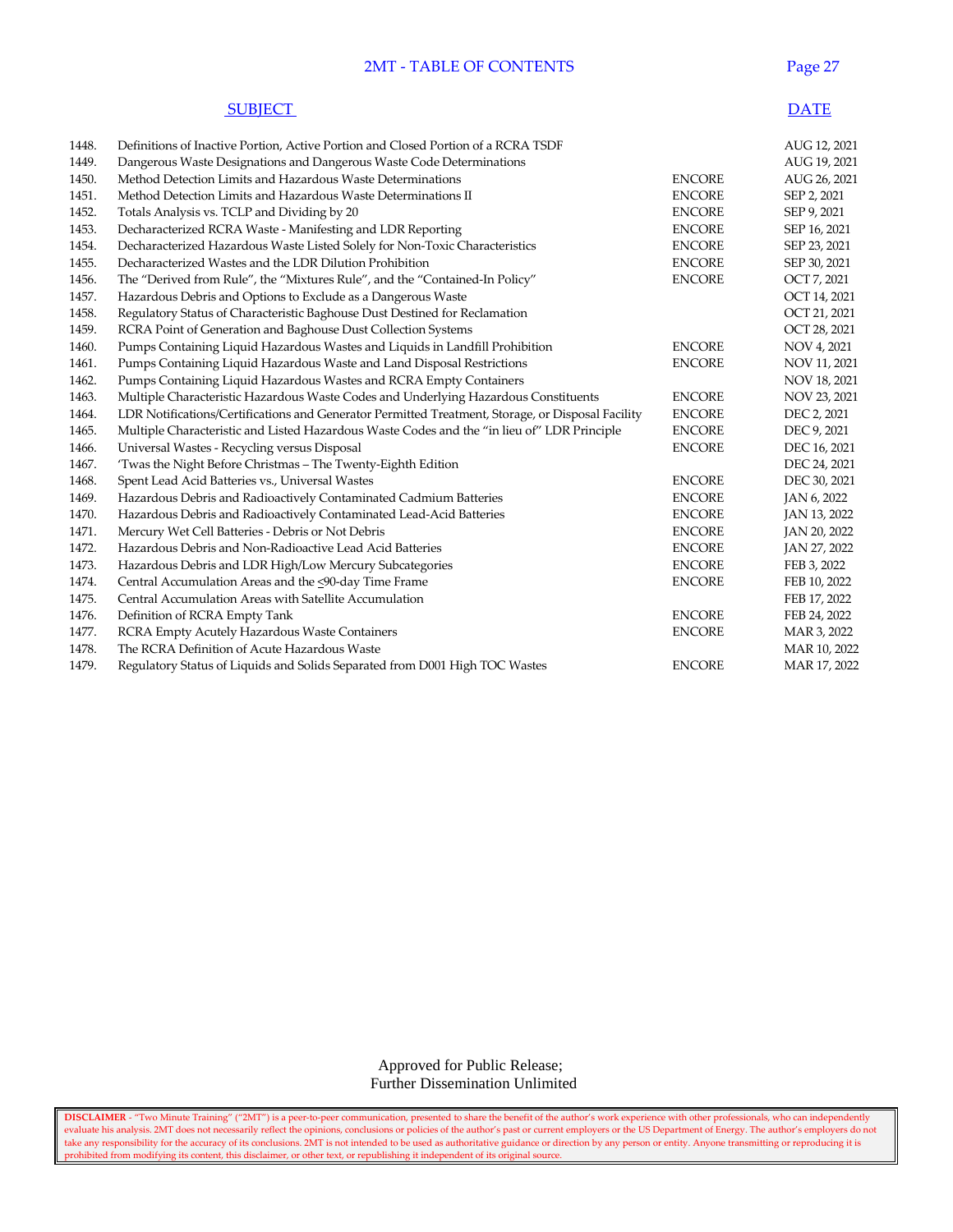# **TWO MINUTE TRAINING**

## **TO:** *CENTRAL PLATEAU CLEANUP COMPANY*

**FROM:** *PAUL W. MARTIN, RCRA Subject Matter Expert CPCCo Environmental Protection, Hanford, WA*

#### **SUBJECT:** *REGULATORY STATUS OF LIQUIDS AND SOLIDS SEPARATED FROM D001 HIGH TOC WASTES*

## **DATE:** *MARCH 17, 2022*

| <b>CPCCo Projects</b> | <b>CPCCo Functionals</b> | <b>HMIS</b>         | <b>Hanford</b>           | <b>Other Hanford</b> | <b>Other Hanford</b> |
|-----------------------|--------------------------|---------------------|--------------------------|----------------------|----------------------|
|                       |                          |                     | <b>Laboratories</b>      | <b>Contractors</b>   | <b>Contractors</b>   |
| Tania Bates           | <b>Jeff Bramson</b>      | Morgan Baker        |                          |                      |                      |
| Theresa Boles         | <b>Bob Bullock</b>       | <b>Brett Barnes</b> | Dean Baker               | <b>Bill Bachmann</b> | Dan Saueressig       |
| <b>Justin Bolles</b>  | Frank Carleo             | Mike Demiter        | Linda Conlin             | Scott Baker          | Lana Strickling      |
| <b>James Brack</b>    | <b>Bob Cathel</b>        | Kip George          | Garrett Knutson          | Michael Carlson      | Joelle Moss          |
| Rene Catlow           | Danielle Collins         | Jerry Cammann       | Eric Van Mason           | Paul Crane           | Greg Varljen         |
| Peter Ceton           | <b>Stacy Cutter</b>      | Kelly Elsethagen    |                          | Tina Crane           | Robin Varljen        |
| Richard Clinton       | <b>Jeanne Elkins</b>     | Garin Erickson      | <b>DOE RL, ORP, WIPP</b> | Ron Del Mar          | Julie Waddoups       |
| Patty Drago           | <b>Ionathan Fullmer</b>  | Katie Hall          |                          | <b>John Dorian</b>   | Jay Warwick          |
| Paul Fernandez        | Randal Fox               | Dashia Huff         | Duane Carter             | Mark Ellefson        | Ted Wooley           |
| Ryan Fisher           | <b>Bailey Hardy</b>      | Mark Kamberg        | Ingrid Colton            | Darrin Faulk         |                      |
| <b>Andrew Getz</b>    | <b>Steve Heninger</b>    | <b>Jon McKibben</b> | Tony McKarns             | James Hamilton       |                      |
| Cory Grabeel          | <b>John Hultman</b>      | Saul Martinez       | Allison Wright           | Leah Hare            |                      |
| Lawanda Grow          | Julie Johanson           | Matt Mills          |                          | Andy Hobbs           |                      |
| Char Hall             | Mitch Marrott            | Carly Nelson        |                          | Stephanie Johansen   |                      |
| Stuart Hildreth       | Stewart McMahand         | Eric Pennala        |                          | Ryan Johnson         |                      |
| Sarah Horn            | Carlie Michaelis         | Jon Perry           |                          | Megan Lerchen        |                      |
| Aprill Jivelekas      | <b>Brian Mitcheltree</b> | Dave Richards       |                          | Mike Lowery          |                      |
| Sasa Kosjerina        | <b>Anthony Nagel</b>     | Christina Robison   |                          | Michael Madison      |                      |
| William Krueger       | Chris Plager             | Christian Seavoy    |                          | Terri Mars           |                      |
| Richard Lipinski      | Linda Petersen           | David Shaw          |                          | Cary Martin          |                      |
| Stuart Mortensen      | <b>Brent Porter</b>      | John Skoglie        |                          | <b>Steve Metzger</b> |                      |
| <b>Edward Myers</b>   | Sean Sexton              | Greg Sullivan       |                          | Tony Miskho          |                      |
| <b>Trey Reppe</b>     | Dave Shea                |                     |                          | Tom Moon             |                      |
| Melissa Sahm-dame     | Deborah Singleton        |                     |                          | Chuck Mulkey         |                      |
| Seth Slater           | Dale Snyder              |                     |                          | Michelle Oates       |                      |
| Phil Sheely           | Dave St. John            |                     |                          | <b>Kirk Peterson</b> |                      |
| <b>Jeff Westcott</b>  | Kat Thompson             |                     |                          |                      |                      |
| Richard Willson       | Daniel Turlington        |                     |                          |                      |                      |
| Nick Wood             | <b>Britt Wilkins</b>     |                     |                          |                      |                      |
| Jon Wright            | Jennifer Williams        |                     |                          |                      |                      |
|                       |                          |                     |                          |                      |                      |
|                       |                          |                     |                          |                      |                      |

 Approved for Public Release; Further Dissemination Unlimited

**DISCLAIMER** - "Two Minute Training" ("2MT") is a peer-to-peer communication, presented to share the benefit of the author's work experience with other professionals, who can independently evaluate his analysis. 2MT does not necessarily reflect the opinions, conclusions or policies of the author's past or current employers or the US Department of Energy. The author's employers do not take any responsibility for the accuracy of its conclusions. 2MT is not intended to be used as authoritative guidance or direction by any person or entity. Anyone transmitting or reproducing it is prohibited from modifying its content, this disclaimer, or other text, or republishing it independent of its original source.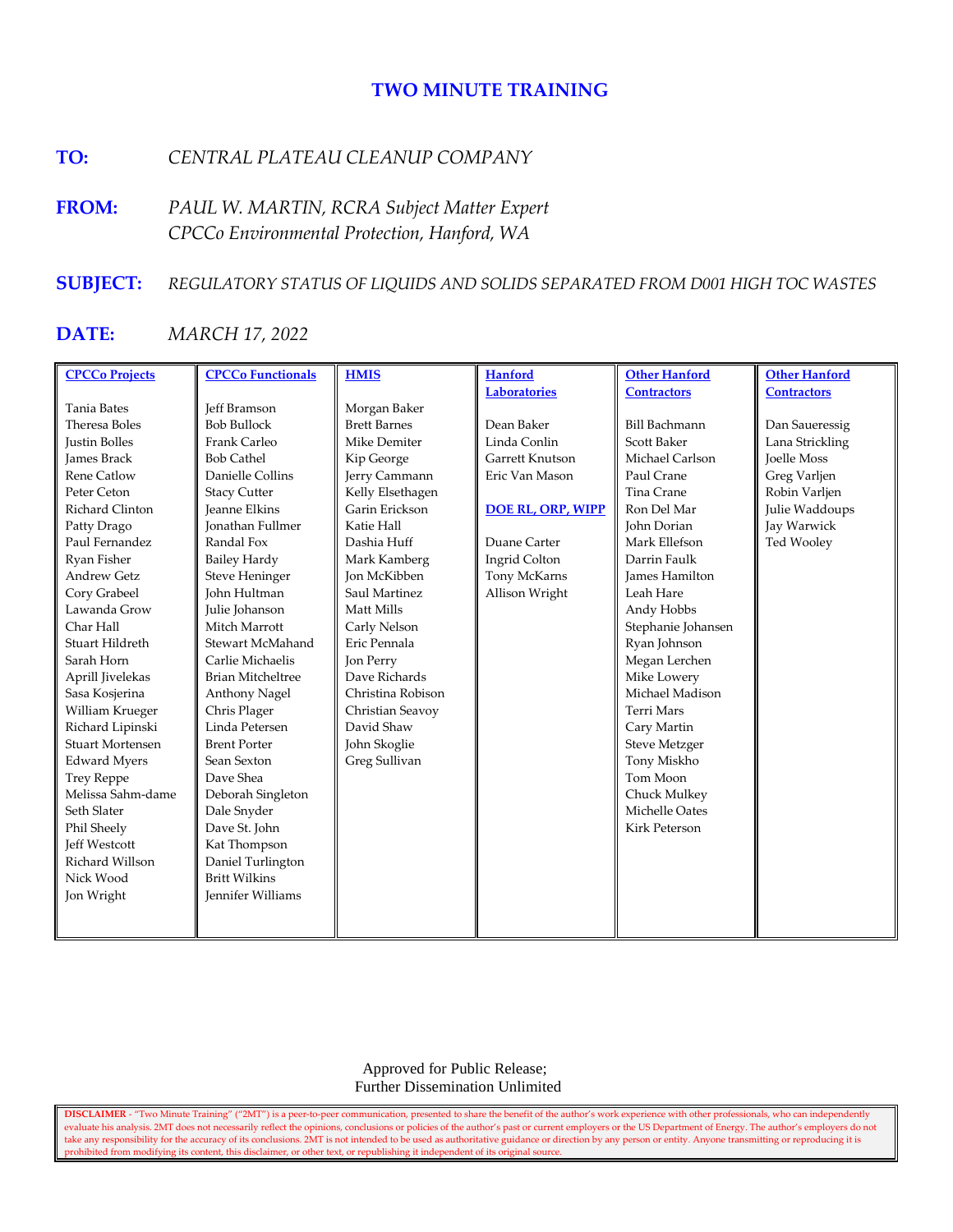## **TWO MINUTE TRAINING**

**SUBJECT:** Regulatory Status of Liquids and Solids Separated from D001 High TOC Wastes

- **Q:** A customer generates a D001 high total organic carbon (TOC) sludge. Due to distinct physical phases in the sludge the customer is able to separate a liquid and solid phase. The liquid phase continues to exhibit the characteristic of ignitability and thus continues to be classified as a D001 high TOC. The solid phase, however, does not exhibit the characteristic of ignitability or any other characteristic of hazardous waste or WA State criteria for dangerous waste. Can the customer manage the noncharacteristic solid phase at a Subtitle D nonhazardous waste facility rather than at a Subtitle C hazardous waste facility?
- A: Per an EPA RCRA Hotline Summary dated September 1990 [\(RO 13404\)](https://rcrapublic.epa.gov/rcraonline/details.xhtml?rcra=13404), it states:

*"The noncharacteristic solid phase would no longer be regulated under Subtitle C. EPA considers processes that separate phases of a waste, in this case a solid and an ignitable liquid, to be recovery and hence an acceptable form of pretreatment provided that the remaining material that exhibits the characteristic is treated by the required technology … "*

*"Moreover, the notification/certification requirements of [Part 268](https://www.govinfo.gov/content/pkg/CFR-2021-title40-vol29/xml/CFR-2021-title40-vol29-part268.xml) would not attach to the non-hazardous solid; however, this paperwork would follow the remaining hazardous material (e.g., the ignitable liquid) to the treatment facility."*

Therefore the customer could manage the noncharacteristic solid phase as a nonhazardous waste at a Subtitle D facility. The liquid phase would require management as a D001 High TOC waste at a Subtitle C facility and be subject to the applicable land disposal restrictions standards of  $40$  CFR 268.40.

Note that "pretreatment" can meet the definition of "treatment" per [40 CFR 260.10](https://www.govinfo.gov/content/pkg/CFR-2021-title40-vol28/xml/CFR-2021-title40-vol28-sec260-10.xml) requiring treatment permits or use of the generator's on-site treatment exemption found at [WAC 173-303-](https://app.leg.wa.gov/WAC/default.aspx?cite=173-303-200) [200](https://app.leg.wa.gov/WAC/default.aspx?cite=173-303-200) *[\[40 CFR 262.17\]](https://www.govinfo.gov/content/pkg/CFR-2021-title40-vol28/xml/CFR-2021-title40-vol28-sec262-17.xml).*

#### **SUMMARY:**

- **E** Separation of D001 high TOC liquids from nonhazardous solids is acceptable pretreatment.
- The D001 high TOC liquids would continue to be RCRA regulated following phase separation.
- **The nonhazardous solids would not be RCRA regulated following phase separation if no other** listings, characteristics of hazardous waste, or WA State criteria applied.

The September 1990 RCRA/SUPERFUND Hotline Summary is attached to the e-mail. If you have any questions, please contact me at **Paul\_W\_Martin@rl.gov** or at (509) 376-6620.

| <b>FROM:</b>                                                                                                                                                                                                             | Paul W. Martin                                                                    | $\mathbf{DATE:}$ | 3/17/2022 | FILE: $2MT \ 2022 \ 031722.rtf$                                                                                                                                                                                | PG: |
|--------------------------------------------------------------------------------------------------------------------------------------------------------------------------------------------------------------------------|-----------------------------------------------------------------------------------|------------------|-----------|----------------------------------------------------------------------------------------------------------------------------------------------------------------------------------------------------------------|-----|
|                                                                                                                                                                                                                          |                                                                                   |                  |           |                                                                                                                                                                                                                |     |
|                                                                                                                                                                                                                          |                                                                                   |                  |           | <b>DISCLAIMER</b> - "Two Minute Training" ("2MT") is a peer-to-peer communication, presented to share the benefit of the author's work experience with other professionals, who can independently evaluate his |     |
| analysis. 2MT does not necessarily reflect the opinions, conclusions or policies of the author's past or current employers or the US Department of Energy. The author's employers do not take any responsibility for the |                                                                                   |                  |           |                                                                                                                                                                                                                |     |
| ccuracy of its conclusions. 2MT is not intended to be used as authoritative guidance or direction by any person or entity. Anyone transmitting or reproducing it is prohibited from modifying its content, this          |                                                                                   |                  |           |                                                                                                                                                                                                                |     |
|                                                                                                                                                                                                                          | disclaimer, or other text, or republishing it independent of its original source. |                  |           |                                                                                                                                                                                                                |     |